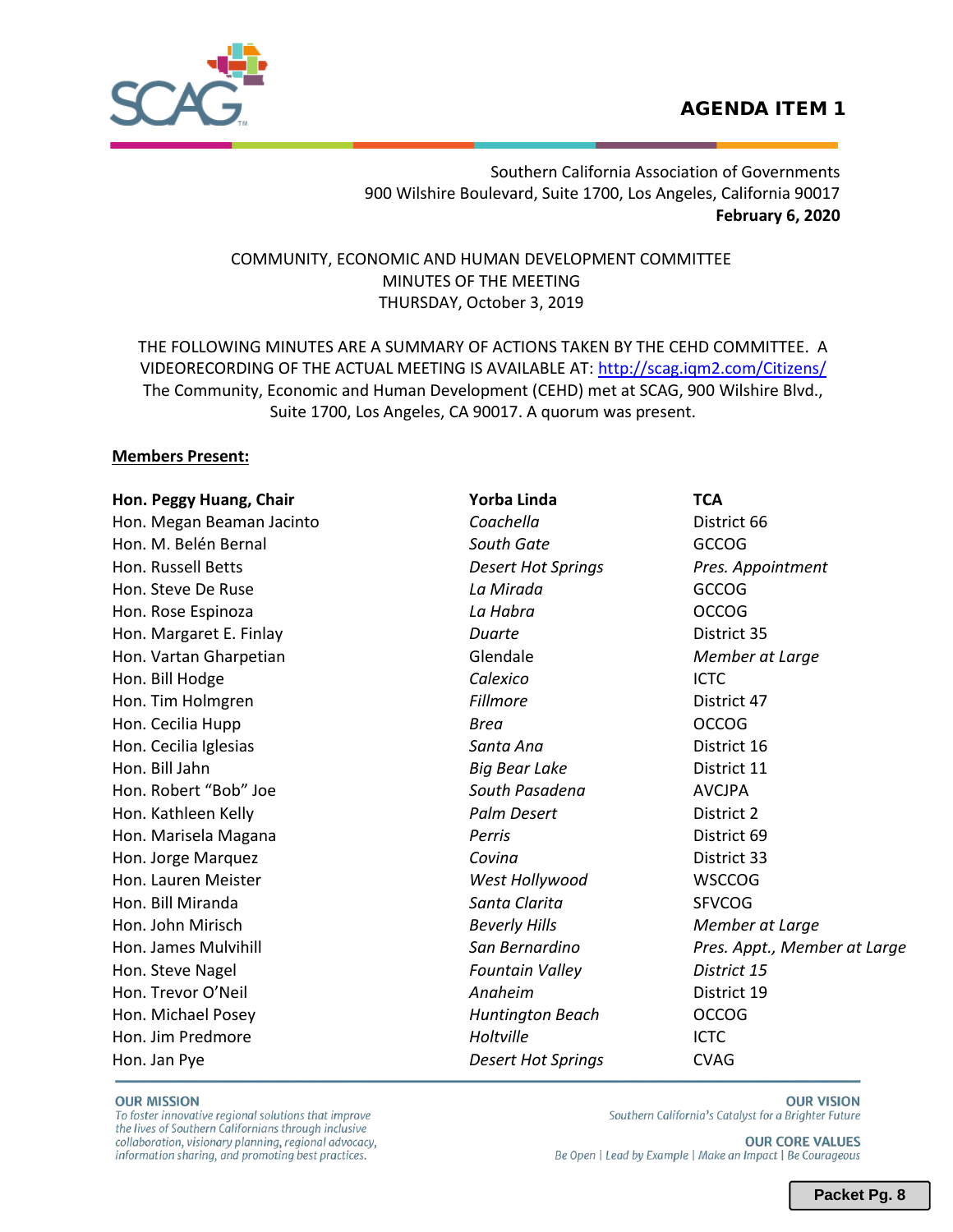

# **REPORT**

| Hon. Rex Richardson           | Long Beach                   | District 29        |
|-------------------------------|------------------------------|--------------------|
| Hon. Paul Rodriguez           | Chino                        | Member-at-Large    |
| Hon. David Shapiro            | Calabasas                    | <b>LVMCOG</b>      |
| Hon. Becky Shevlin            | Monrovia                     | <b>SGVCOG</b>      |
| Hon. Tri Ta                   | Westminster                  | District 20        |
| Hon. Joseph Tessari           | Westminster                  | <b>WRCOG</b>       |
| Hon. Mark Waronek             | Lomita                       | <b>SBCCOG</b>      |
| Hon. Tony Wu                  | <b>West Covina</b>           | <b>SGVCOG</b>      |
| Hon. Frank Zerunyan           | <b>Rolling Hills Estates</b> | <b>SBCCOG</b>      |
| <b>Members Not Present</b>    |                              |                    |
| Hon. Stacy Berry, Vice Chair  | <b>Cypress</b>               | <b>District 18</b> |
| Hon. Al Austin, II            | Long Beach                   | <b>GCCOG</b>       |
| Hon. David Avila              | Yucaipa                      | <b>SBCTA</b>       |
| Hon. Wendy Bucknum            | <b>Mission Viejo</b>         | District 13        |
| Hon. Juan Carrillo            | Palmdale                     | North L.A. County  |
| Hon. Michael C. Carroll       | <i><u><b>Irvine</b></u></i>  | District 14        |
| Hon. Julie Hackbarth-McIntyre | Barstow                      | SANBAG             |
| Hon. Jed Leano                | Claremont                    | <b>SGVCOG</b>      |
| Hon. Anni Marshall            | Avalon                       | <b>GCCOG</b>       |
| Hon. Edward Paget             | <b>Needles</b>               | SANBAG             |
| Hon. Rita Ramirez             | Victorville                  | District 65        |
| Hon. Sonny R. Santa Ines      | <b>Bellflower</b>            | District 24        |
| Hon. Lyn Semeta               | <b>Huntington Beach</b>      | District 64        |

## **CALL TO ORDER AND PLEDGE OF ALLEGIANCE**

Chair Peggy Huang, called the meeting to order at 10:00 a.m. and asked Councilmember Rose Espinoza, City of La Habra, OCCOG, to lead the Pledge of Allegiance.

## **PUBLIC COMMENT PERIOD**

Joann Africa, Chief Counsel, stated that she would read for the record, at the upcoming RHNA Subcommittee meeting, a letter received by Supervisor Donald Wagner that relates to the RHNA Methodology.

## **REVIEW AND PRIORITIZE AGENDA ITEM/S**

There were no reprioritizations made.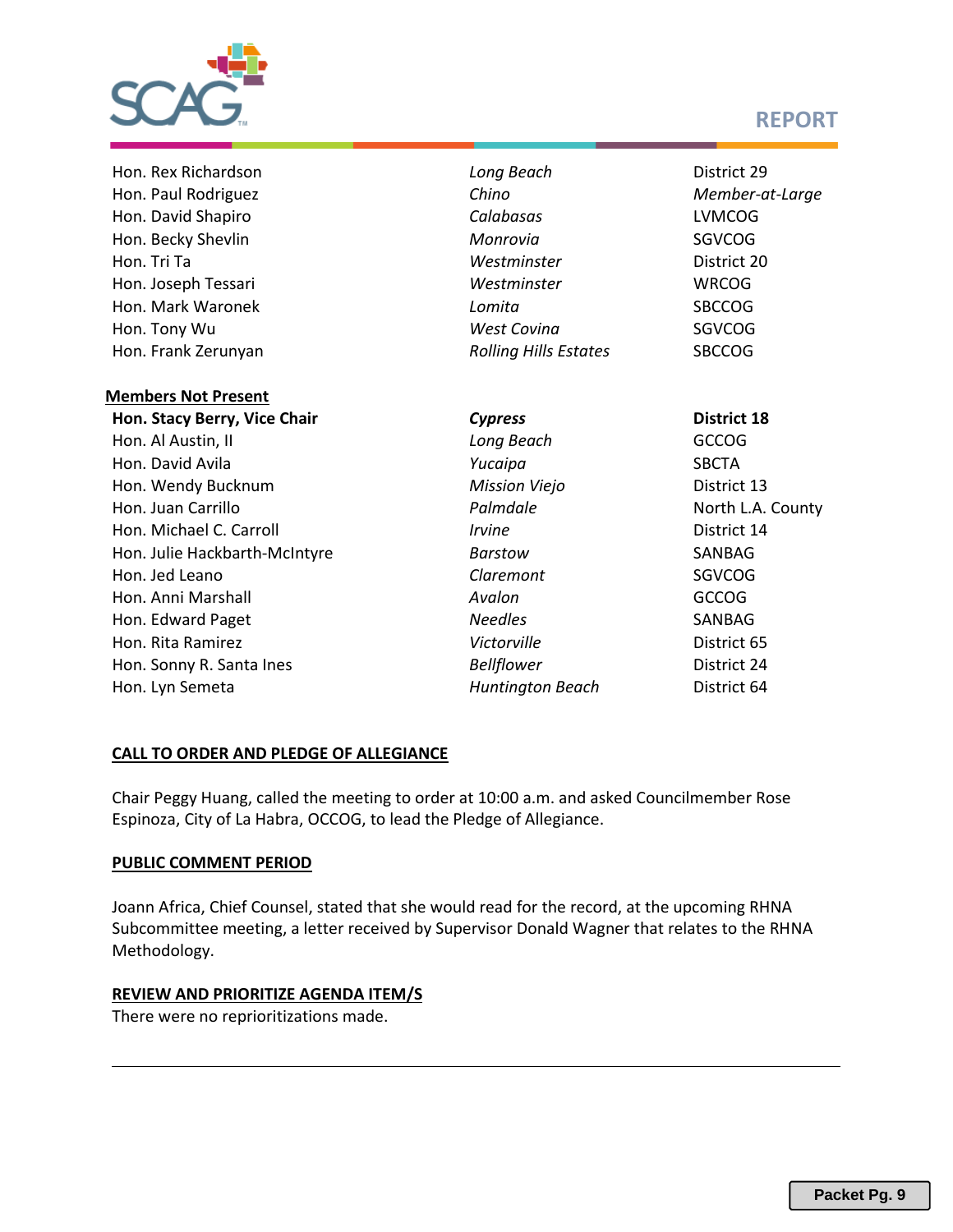

#### **CONSENT CALENDAR**

#### **Approval Item**

1. Minutes of the September 5, 2019 Meeting

A MOTION was made (Betts) to approve the Consent Calendar, Approval Item-Minutes of the September 5, 2019 Meeting. Motion was SECONDED (Hupp) and passed by the following votes:

- FOR: Bernal, Betts, De Ruse, Espinoza, Finlay, Gharpetian, Holmgren, Hupp, Jahn, Joe, Kelly, Magana, Meister, Miranda, Mirisch, Mulvihill, Nagel, O'Neil, Posey, Predmore, Pye, Richardson, Shevlin, Tessari, Waronek, and Wu (26).
- AGAINST: None (0).
- ABSTAIN: Huang (1).

#### **Receive & File**

- 2. Legislative Update (Focus on Housing)
- 3. Walktober and International Walk to School Month
- 4. Connect SoCal Environment Justice Report

A MOTION was made (Posey) to approve the Consent Calendar. Motion was SECONDED (Espinoza) and passed by the following votes:

- FOR: Bernal, Betts, De Ruse, Espinoza, Finlay, Gharpetian, Holmgren, Huang, Hupp, Jahn, Joe, Kelly, Magana, Meister, Miranda, Mirisch, Mulvihill, Nagel, O'Neil, Posey, Predmore, Pye, Richardson, Shevlin, Tessari, Waronek, and Wu (27).
- AGAINST: None (0).
- ABSTAIN: None (0).

#### **INFORMATION ITEMS**

5. Local Government Planning Support Grants Program (Program)

**REPORT**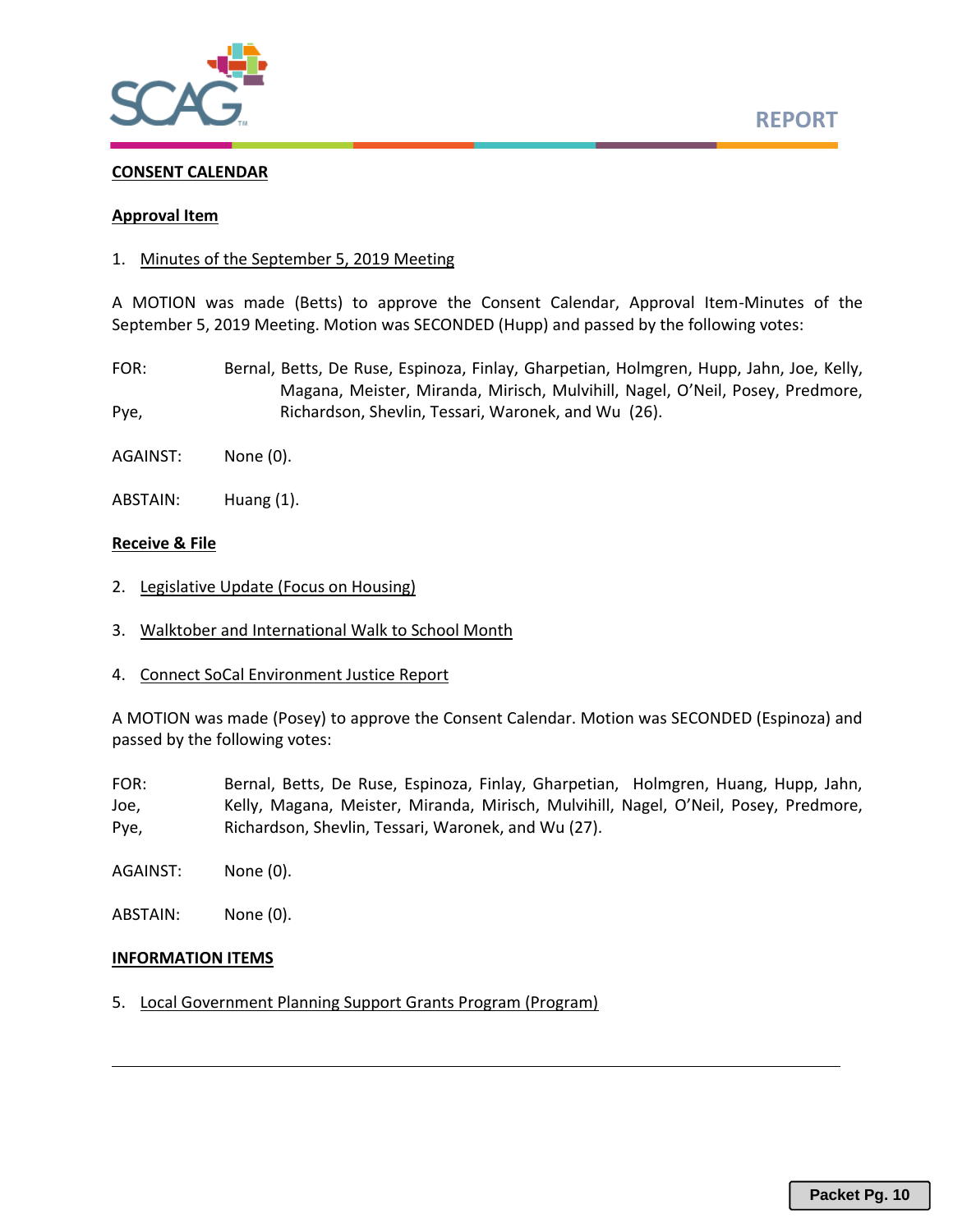

Sarah Jepson, Director of Transportation, Planning Division, provided a broad overview of the Local Government Planning Support Grants Program. She noted that AB 101, the legislation that deals with housing production and homeless initiatives, established the program which is administered by the California Department of Housing and Community Development (HCD) for the purpose of providing regions with one-time funding.

Ms. Jepson reported that AB 101 would allocate \$250 million to HCD for council of governments and jurisdictions to use for technical assistance, and to facilitate the compliance with  $6<sup>th</sup>$  cycle of RHNA, among other eligible ways to accelerate housing production. She noted that SCAG is expected to receive \$50 million and will develop a program framework and funding proposal to be submitted to HCD for approval.

Ms. Jepson discussed the three phases, program concepts, objectives and funding categories based on AB 101 requirements, that will support housing planning and resources in order for SCAG to advance its housing goals. She noted that through outreach with policy committees and stakeholders, the program concepts will be refined over the coming months based on HCD program guidelines to align with the final RHNA and draft Connect SoCal.

SCAG staff responded to the comments and questions expressed by the Committee members, including suggestions to include for eligible use of program funds for modern prefab housing and supportive permanent housing and emergency shelter solutions. Staff concurred and noted that the suggestions would be considered.

Chair Huang requested that staff send out deadline reminders to ensure that jurisdictions do not miss out on the grant opportunities.

Ms. Jepson commented that updates will be provided at a future Committee meeting.

The full presentation along with the board report focusing on AB 101, was included in today's agenda packet.

# 6. Connect SoCal's Envisioned Growth / Sustainable Communities Strategies (SCS\_

Kimberly Clark, SCAG Staff, provided a presentation on Connect SoCal's Envisioned Growth/SCS, as well as providing an update on the SB 375 statutory requirements and engagements/listening sessions to date. Ms. Clark focused her presentation on the Perspectives on Top Challenges for Southern California and the Sustainable Communities Strategies.

Additional topics focused on engagement, growth vision input and strategies, which included discussions on the following SB 375 Statutory Requirements and Next Steps.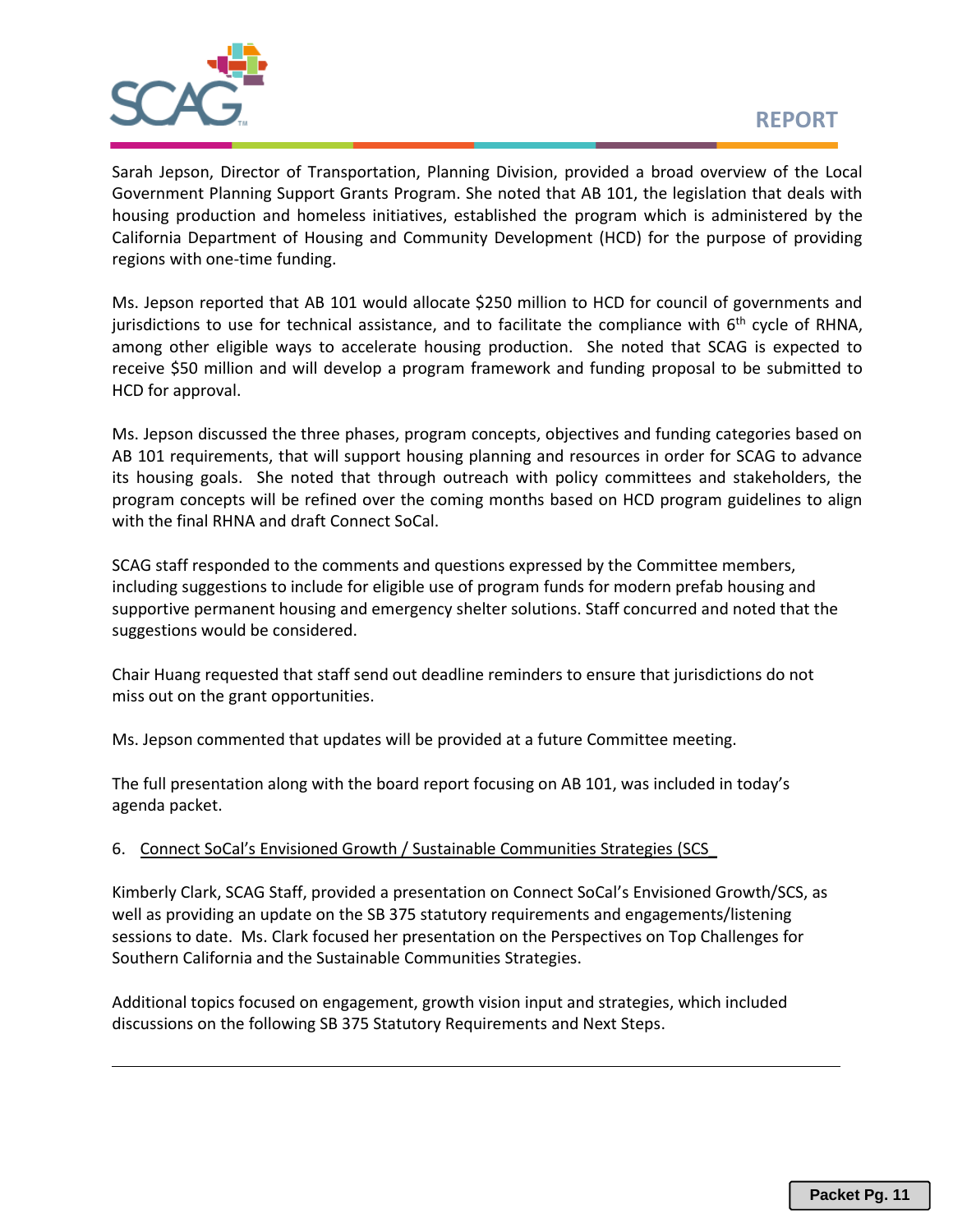

SCAG staff responded to the comments and questions expressed by the Councilmembers, including concerns on access to water in constrained areas, density and studies on personal preference for housing types, the vision for electric vehicles and future charging stations, and the automotive industry's impact on the eco system.

The full presentation was included in the agenda packet.

## 7. Economic Impacts of the Housing Crisis

Kome Ajise, Executive Director, introduced Antonio M. Bento, Professor at the Sol Price School of Public Policy, USC. Mr. Ajise noted that Mr. Bento's presentation would focus on the economic impacts of the housing crisis, and its challenges and opportunities for sustainable development in Southern California.

Mr. Bento provided a brief presentation including a few constructive criticisms to HCD's Regional Housing Needs determination and provided ideas on what can be done "beyond" the current RHNA.

Mr. Bento discussed SCAG's Regional Housing Needs Determination number of 1,344,740 for the period of October 2121 to October 2029. He noted that it is very important when forecasting growth, to factor in the correct detailed assumptions of socio-economic characteristics of the population, including income. He commented that it important to understand that when the RHNA allocations for new developments are given, the social cost of one additional unit is not the same in all communities, and the cost of meeting the overall regional quota can be too high in some jurisdictions.

Mr. Bento concluded his presentation by providing ideas for going beyond RHNA in the regional market, including ideas for jurisdictions to trade quotas. He suggested that lawmakers in Sacramento consider this idea in the next session.

Discussion ensued concerning CAP/Trade programs, economic opportunities for disadvantage communities, the large inventory of investment properties that inhibit first time home buyers, economic development in an overheated housing market, other financial instruments for local governments to support, including differential tax treatments, and state California Environmental Quality Act (CEQA) law and its limitations on the housing market.

Chair Huang thanked Mr. Bento for his presentation.

# **CHAIR'S REPORT**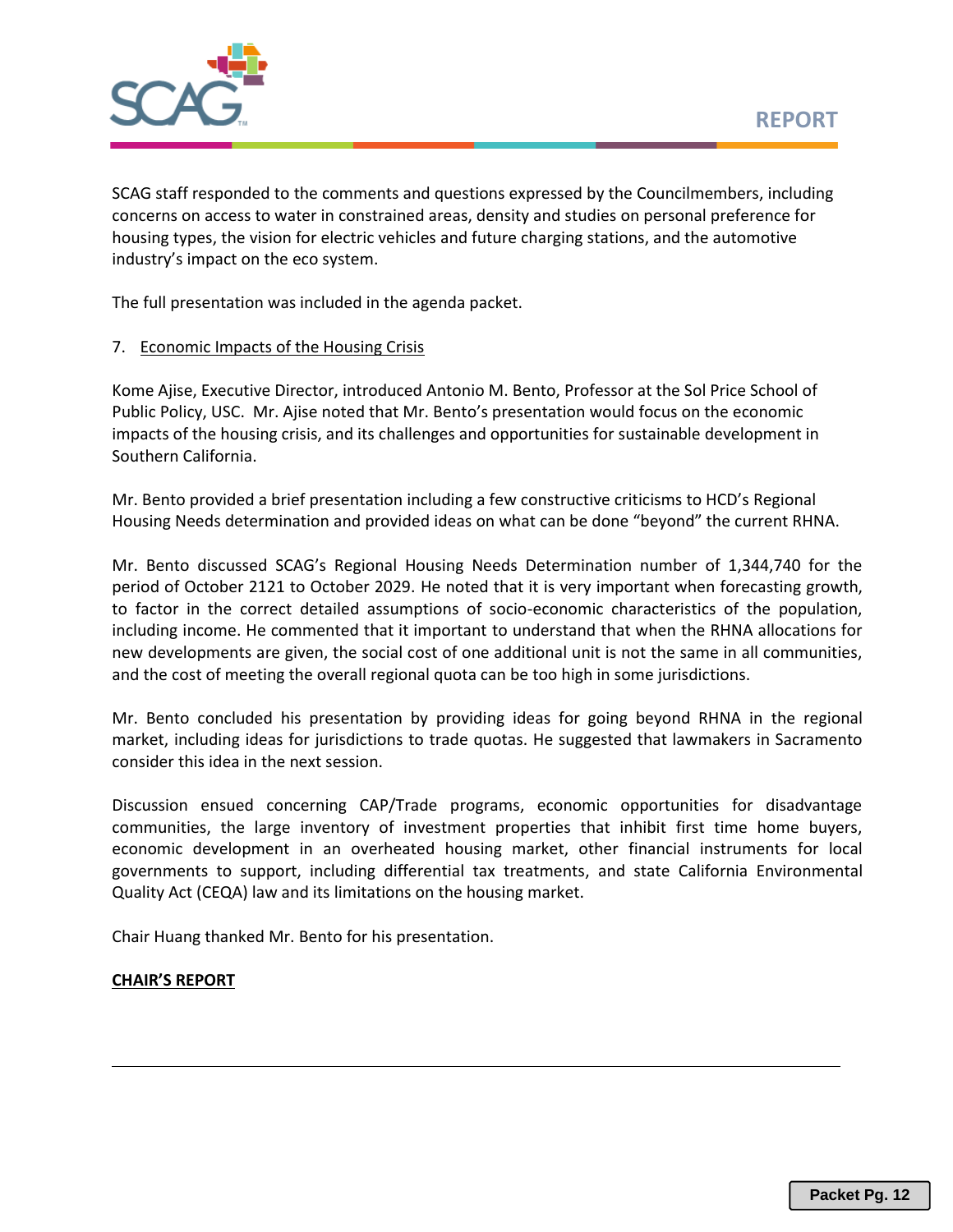

Chair Huang announced that the next RHNA Subcommittee meeting is scheduled for Monday, October 7, 2019. She noted that a Special CEHD meeting has been scheduled for Monday, October 21, 2019 at the SCAG Los Angeles Office, with availability for teleconference and videoconference at SCAG's Regional County Offices.

Chair Huang announced the schedules for the November Regional Council and Joint Policy Committee Meetings, as well as information for the upcoming Economic Summit, taking place on December 5, 2019, in lieu of the Regional Council and Policy Committee meetings.

#### **STAFF REPORT**

No Staff Report provided.

#### **ANNOUNCEMENTS**

No other announcements were provided.

#### **ADJOURNMENT**

There being no further business, Chair Huang adjourned the CEHD Committee meeting at 11:50 a.m.

Respectfully submitted by:

Carmen Summers Community, Economic and Human Development Committee Clerk

[MINUTES ARE UNOFFICIAL UNTIL APPROVED BY THE CEHD COMMITTEE]

//